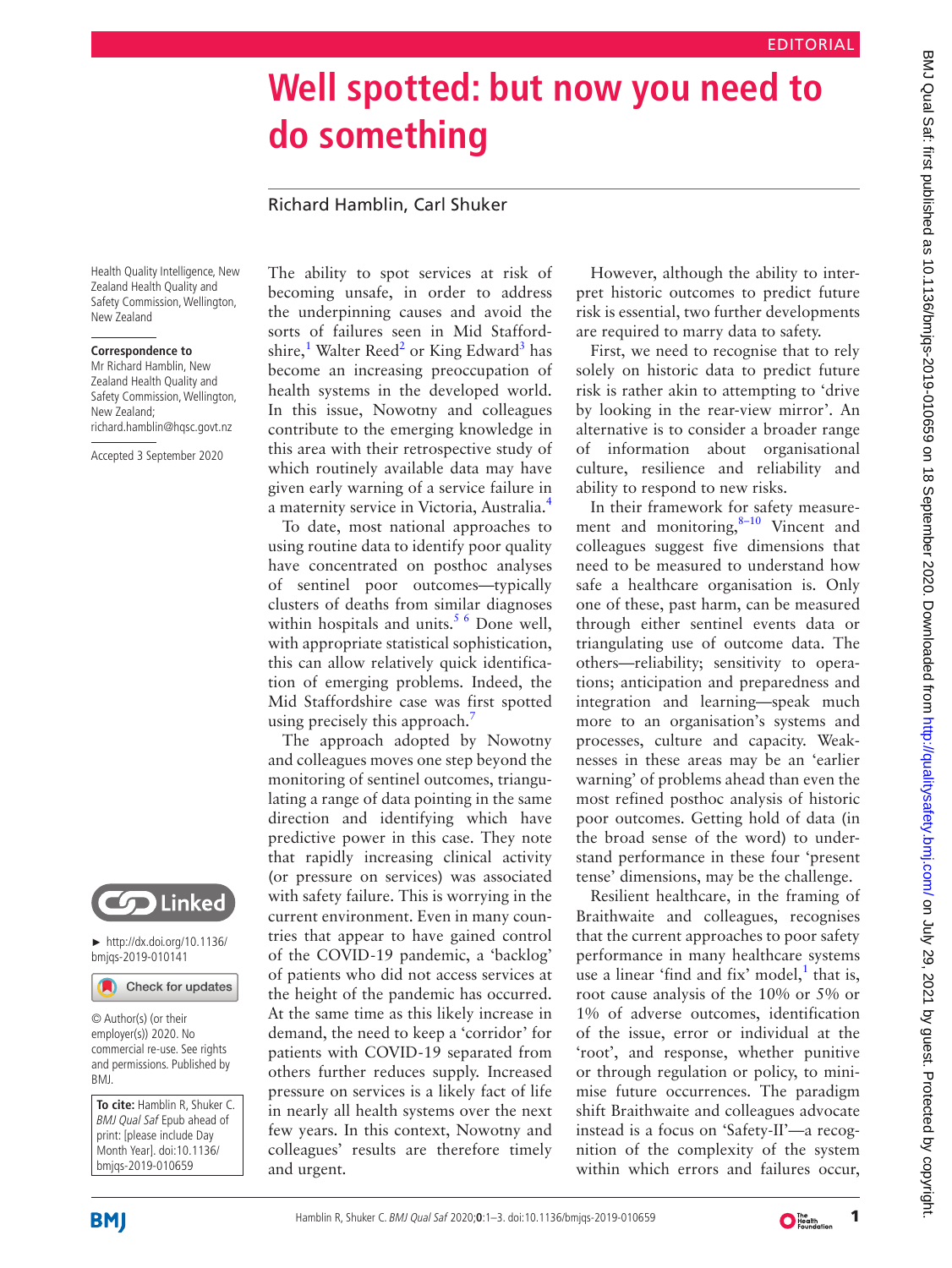and the concomitant fostering and nurturing of the conditions under which things go right, as they more often do, rather than go wrong.

Such an acknowledgement and such an approach are predicated on the idea that the complex emergent environments of healthcare delivery require the system's ability to rapidly recognise and adjust to changing contexts. COVID-19, in many jurisdictions, is the signal example, where command-and-control approaches under tremendous pressure ceded power to local responses with more distributed leadership and devolved decision-making in an atmosphere of trust in local actors to work toward overarching goals. When conditions are dynamic, complex and uncertain (all of the time in healthcare, even more so during a pandemic), the ability to recognise, understand and adjust is crucial.

The second development required is knowing how to react to a warning sign. Reviews of service failures tend to note examples of where evidence of failure was available but unobserved and where evidence of failure was observed but not acted on. This raises the question: who should act, and how? One of the ironies of health services in developed countries over the last 30 years is that while data about operation of services has proliferated, systems have tended to artificially limit their options to respond to these signals. Typically, regulatory and performance management mechanisms have been privileged over other alternatives such as quality improvement, training and education, or policy and resourcing changes.

This seems short-sighted. At the heart of consideration of poor quality care is the paradox that while studies commonly estimate that in the order of 1 in 10 hospital patients are in some way harmed by the care they receive, $11$  the sorts of scandals mentioned above shock, in part, because of their rarity. They are not 'normal' (indeed, perverse normalisation of shockingly poor care is part of what causes these rare scandals.<sup>[12](#page-2-8)</sup> In other words, there is a danger of only concentrating on the notorious scandals while missing the slow accretion of suboptimal care (and especially systems of care with in-built inequity), which at the population level is responsible for more damage.

Yet regulatory and performance management responses are designed to do precisely this—to address the malicious, reckless or incompetent professional or the 'failing organisation', even though these are only comparatively rarely the cause of poor quality or unsafe care. A broader range of causes need to be considered, as we propose in the provisional description shown in [figure](#page-1-0) 1. As well as the underpinning social determinants of health, poor outcomes at a triple/quadruple aim level can be driven by a range of causes[.13](#page-2-9) As such, a range of responses are required, including, always, engagement and partnership with consumers in support. Along with the 'bad apple' and the 'failing organisation', problems may reflect:

- ► teams that lack capability (such as knowledge, skills or well-designed processes).
- ► organisations that are wrongly designed or resourced for the task they have to do (indeed Nowotny and colleagues' identification of activity per bed points to this as a common cause).
- $\blacktriangleright$  the whole health system may be poorly designed (at least for the specific service under consideration).
- a risk emerging from a new and insufficient tested therapy (surgical mesh in gynaecological patients is a recent example $^{14}$  $^{14}$  $^{14}$ ).

For these different causes, different approaches may be required, as the figure suggests. These certainly include regulation and performance management, but



<span id="page-1-0"></span>**Figure 1** Why things go wrong and how to address them.